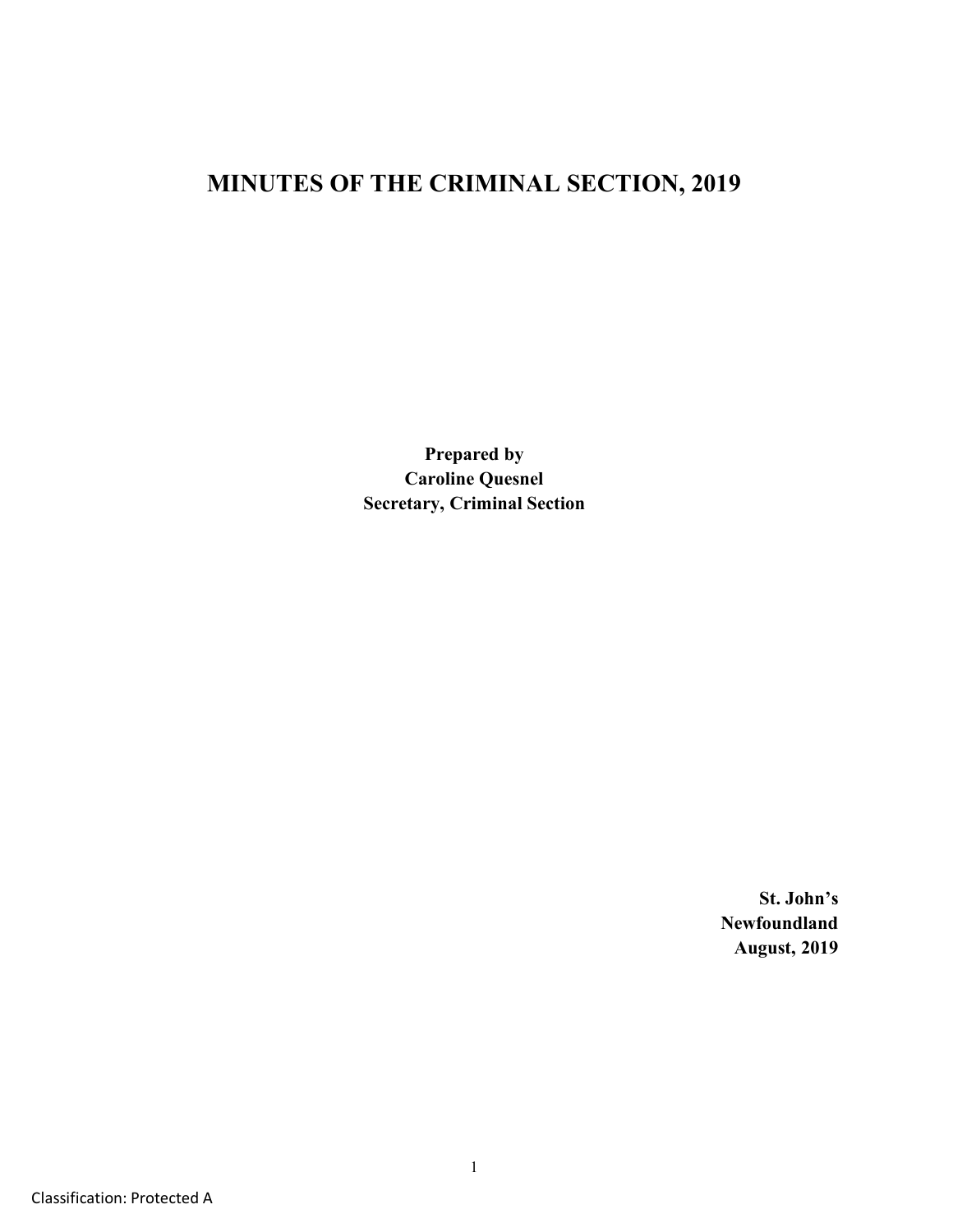# **ATTENDANCE**

[1] Thirty one delegates from ten provincial, territorial and federal jurisdictions participated in the deliberations of the Criminal Section. The Northwest Territories, Nova Scotia, Nunavut and Prince Edward Island were not represented. Delegates included policy counsel, Crown prosecutors, defence counsel, academics, as well as representatives of the Canadian Bar Association (CBA), the Indigenous Bar Association, and members of the judiciary.

# *Chairing of the 2019 Annual Meeting*

[2] Matthew Hinshaw (Director, Policy Unit, Alberta Crown Prosecution Service), who was the Criminal Section Chair for 2018-2019, was unable to attend and preside at the 2019 annual meeting of the Criminal Section. At the request of the Criminal Section Steering Committee, Catherine Cooper (Crown Counsel, Ontario Ministry of the Attorney General), Samantha Hulme (Crown Counsel, British Columbia Prosecution Service), Joanne Klineberg (General Counsel, Justice Canada), Laura Pitcairn (Senior Counsel, Public Prosecution Service of Canada), Chloé Rousselle (Criminal and Penal Prosecuting Attorney, Director of Criminal and Penal Prosecutions, Quebec), and Dean Sinclair (Director of Criminal Appeals, Saskatchewan Ministry of Justice and Attorney General), all of whom are past or future chairs of the Criminal Section, chaired the annual meeting on a rotating basis. Joanne Klineberg, incoming 2020 Chair of the Criminal Section, chaired the opening and closing sessions of the Criminal Section, and assumed other responsibilities of the Criminal Section Chair throughout the annual meeting in terms of liaising with the Conference generally, such as reporting to the ULCC plenary session and attending meetings.

[3] The President of the ULCC, Lee Kirkpatrick (Prosecutions Coordinator, Yukon Government), wrote to the Alberta government to convey the magnitude of Matthew Hinshaw's work throughout the year and the impact that his absence at the meeting would have on the work of the Section, including the time spent by other jurisdictions to prepare for debate of Alberta's resolutions which could no longer be presented, and the inability of delegates to participate in the debate and vote on resolutions while they assumed the responsibilities of chairing. It was suggested that a formal recognition of Matthew Hinshaw's work be included in the Criminal Section minutes.

# **OPENING**

[4] The Criminal Section convened to order on Sunday, August 18, 2019. Joanne Klineberg presided as Chair for the opening session. Caroline Quesnel (Counsel, Justice Canada) acted as Secretary.

[5] Joanne Klineberg read remarks sent by Matthew Hinshaw, 2019 Chair of the Criminal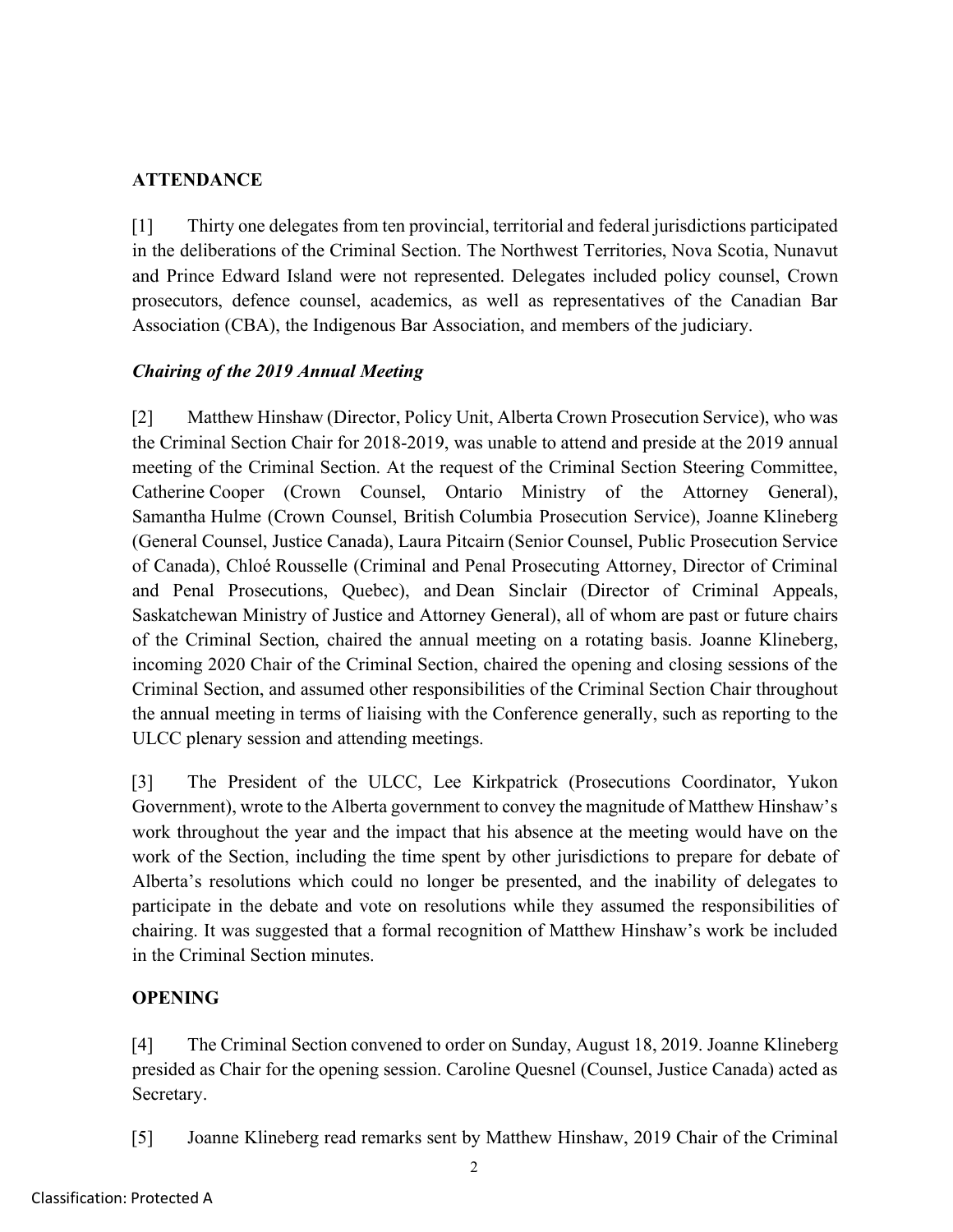Section. Matthew Hinshaw thanked all delegates for attending and participating in the annual meeting. He noted that the criminal justice system plays a fundamental role in preserving a peaceful and law-abiding society, and noted the Criminal Section's important function within this system because of the delegates' informed opinion on a breadth of criminal law issues, and the diversity of delegates who participate in the annual meeting, giving rise to lively and collegial debates. Matthew Hinshaw thanked all who stepped in to chair part of the meeting in his absence, and expressed thanks to the ULCC President, Lee Kirkpatrick, for her assistance throughout the year leading up to the meeting. Matthew Hinshaw thanked the members of the Criminal Section Steering Committee for their efforts in organizing the 2019 meeting: Lucie Angers (General Counsel and Director of External Relations, Criminal Law Policy Section, Justice Canada), Isabelle Doray (formerly Criminal and Penal Prosecuting Attorney, Director of Criminal and Penal Prosecutions, Quebec, now municipal court judge, Municipal Court of Montreal) Samantha Hulme, Lee Kirkpatrick, Joanne Klineberg, Laura Pitcairn, Caroline Quesnel, Chloé Rousselle and Lisa Stead (Senior Crown Attorney, Department of Justice of Newfoundland and Labrador). Matthew Hinshaw also thanked Stéphanie O'Connor (Counsel, Justice Canada) for her feedback and suggestions on a number of issues, and Caroline Quesnel, for supporting the Criminal Section throughout the year.

[6] Joanne Klineberg noted that 2019 marked the 75<sup>th</sup> anniversary of the Criminal Section. Each jurisdictional representatives introduced the delegates of their jurisdiction. The agenda of the meeting was approved.

[7] Samantha Hulme, immediate past Chair of the Criminal Section and Chair of the Selection Committee, established the Selection Committee, comprised of Lucie Angers, Catherine Cooper, Matthew Hinshaw and Lee Kirkpatrick. She indicated that the Committee would present its recommendation for incoming Chair of the Criminal Section for 2020-2021 at the end of the week.

[8] Joanne Klineberg explained that, at the initiative of Matthew Hinshaw and in an effort to improve fairness and efficiency, resolutions would be presented in a slightly different order. Jurisdictions would still be called upon to present their resolutions in alphabetical order with Canada going last, but instead of a jurisdiction presenting all of its resolutions before moving to the next, each jurisdiction would present one of its resolutions, until each jurisdiction had presented one resolution, at which time jurisdictions would take turns to present their second resolution, and so on. All jurisdictions would therefore have an opportunity to present earlier in the week, and presenting one resolution at a time might facilitate the process of amending resolutions. To anticipate when a particular resolution would be debated, jurisdictions were asked to indicate in which order they intended to present their resolutions.

[9] The unique nature of this year's meeting (with the several rotating chairs) was noted. Following a discussion on the possibility of a chair to weigh in on debate of a resolution, it was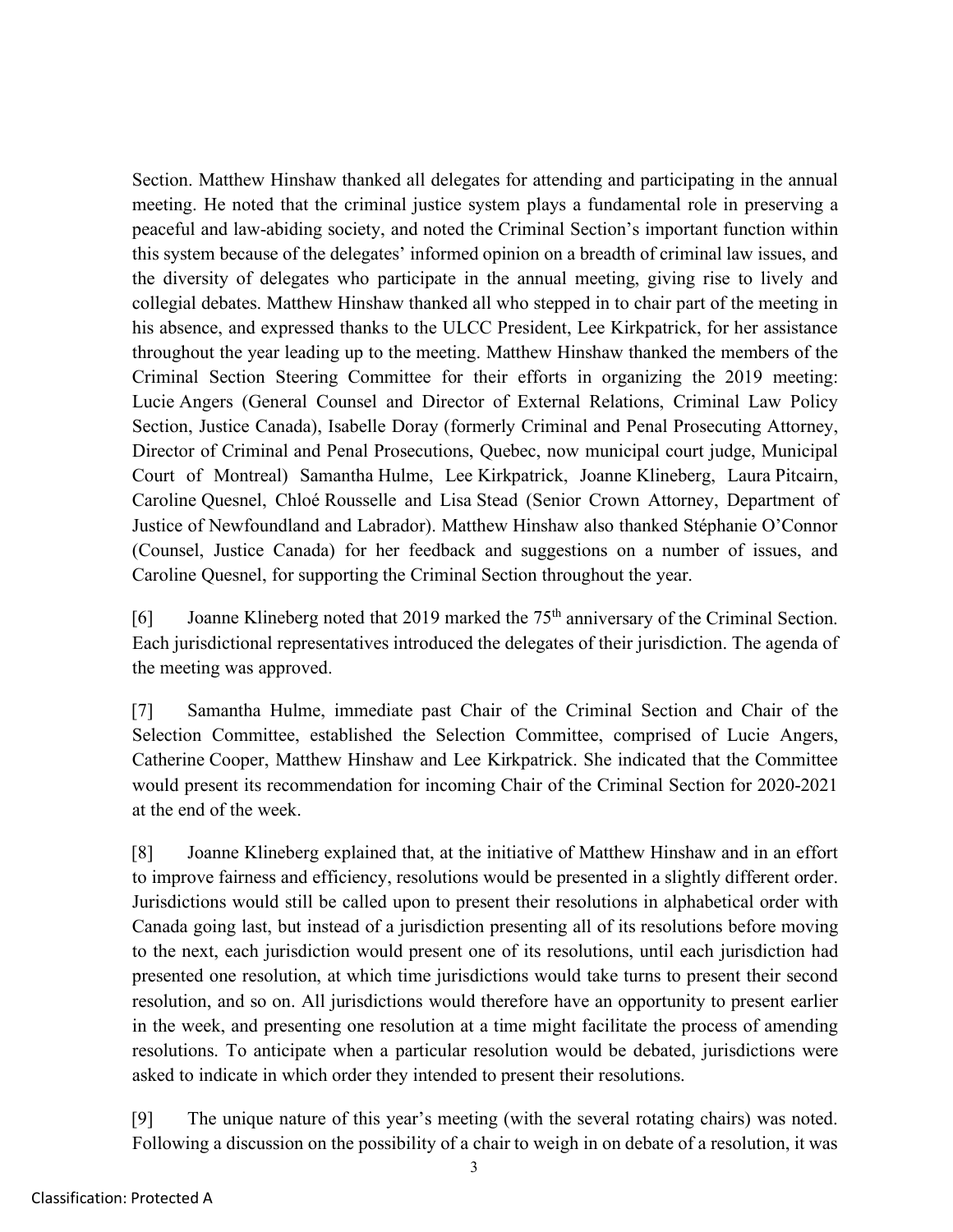decided that interventions by a chair would be allowed, but should only occur sparingly and in a way that was careful not to influence the debate. Delegates were asked to note their views on this different way of presenting resolutions for discussion at the closing session.

[10] Joanne Klineberg noted that although resolutions from Nova Scotia (6) and Alberta (4) had been distributed to delegates prior to the meeting, they would not be presented at the meeting since no representatives from these jurisdictions were able to attend to present their resolutions.

[11] Joanne Klineberg noted that several resolutions that would be presented this year raise questions about the mandate of the Criminal Section (prosecutorial discretion, prison policy, immigration consequences of convictions). She noted that the Steering Committee had discussed these resolutions and that Matthew Hinshaw, as Chair and in consultation with the Steering Committee, decided the Criminal Section as a whole should determine whether debating and voting on these resolutions was within its mandate. She encouraged delegates to reflect on this question in anticipation of the discussion that would take place when these resolutions would be presented.

[12] Joanne Klineberg reminded delegates of their responsibility to amend their jurisdiction's resolution when necessary, prepare them in both official languages on the template provided by the Secretary, and distribute them to the Section. To minimize the use of paper, amended resolutions in French and English are to be included on the same page and sent electronically to all delegates; paper copies would be provided only to those delegates who requested one.

## **PROCEEDINGS**

## *Amendments to the Criminal Section Rules of Procedure*

[13] Joanne Klineberg explained that the Criminal Section Rules of Procedure were amended to align with the revised ULCC Constitution and By-Laws (2018), to remove duplication, standardize language, clarify the role of the Criminal Section Chair, update the confidentiality provisions, and add a provision setting out the procedure to approve amendments to the Rules of Procedure, as the ULCC By-Laws require. This work was led by Matthew Hinshaw, and many delegates participated and provided input in the revisions throughout the past year. The revised Rules of Procedure were distributed to all delegates prior to the annual meeting. The amendments to the Criminal Section Rules of Procedure were adopted unanimously by jurisdictional vote (27-0-0).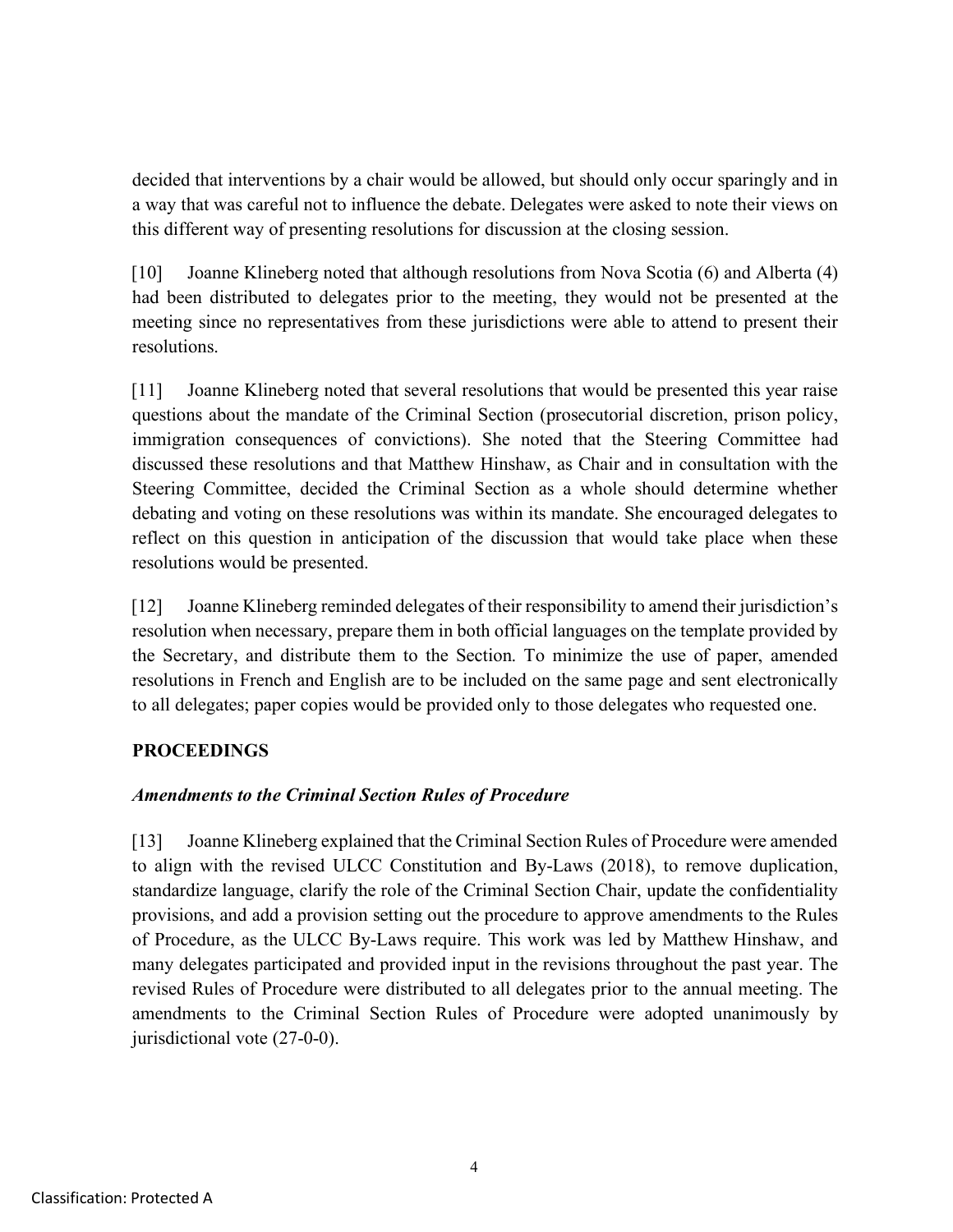## *Report of the Federal Jurisdictional Representative*[1](#page-4-0)

[14] On Monday, August 19, 2019, Lucie Angers (General Counsel and Director of External Relations, Criminal Law Policy Section, Justice Canada) presented and tabled the Report of the Federal Jurisdictional Representative.

## *Earl Fruchtman Memorial Seminar*

[15] On Wednesday, August 21, 2019, Iain Hollett, Director of Public Prosecutions (Newfoundland and Labrador) and Pegah Memarpour, Acting Director of Policy and Strategic Planning, Justice and Public Safety (Newfoundland and Labrador), gave a presentation entitled Another Tool for the Tool Shed in the context of the Earl Fruchtman Memorial Seminar. Their presentation provided an overview of Justice Summits held across the province of Newfoundland and Labrador. Participating stakeholders identified challenges to the criminal justice system in five regions of the province, as well as challenges that are universal to the province. These included lack of alternative processes, transportation and geography issues, court-related delays, challenges with mental health and addiction services, and staffing issues. Participants of the Justice Summits were also encouraged to identify collaborative solutions to each of the perceived challenges. Informed by the Justice Summits, the Newfoundland and Labrador Department of Justice and Public Safety identified two strategic priorities: specialized responses and alternatives to the traditional justice system, and better access to the criminal justice system and legal services.

# *Resolutions*[2](#page-4-1)

[16] The alphabetical order in which resolutions are considered is set out in the Rules of Procedure of the Criminal Section. Since New Brunswick was the first province to present its resolutions in 2018, Nova Scotia would have been the first jurisdiction to present its resolutions in 2019. Because no delegate from Nova Scotia was able to attend to present their resolutions, Ontario presented first.

[17] The jurisdictions initially submitted thirty (30) resolutions that were distributed to all delegates for consideration. However, because of two jurisdictions' inability to send delegates, a total of twenty-four (24) resolutions were presented at the annual meeting. Of that number, two (2) were duplicates,<sup>[3](#page-4-2)</sup> one (1) of which was withdrawn prior to discussion. Five (5)

<span id="page-4-0"></span> $<sup>1</sup>$  This document is available separately.</sup>

<span id="page-4-1"></span><sup>&</sup>lt;sup>2</sup> A list of recommendations and the result of the vote for each is available separately.

<span id="page-4-2"></span><sup>&</sup>lt;sup>3</sup> The duplicate resolutions, BC2019-01 and MB2019-02, recommended amendments to sections 450 and 452 of the *Criminal Code* to give the Crown the election to proceed by indictment or by summary conviction for the offences of possession and uttering of counterfeit currency. BC2019-01 was withdrawn.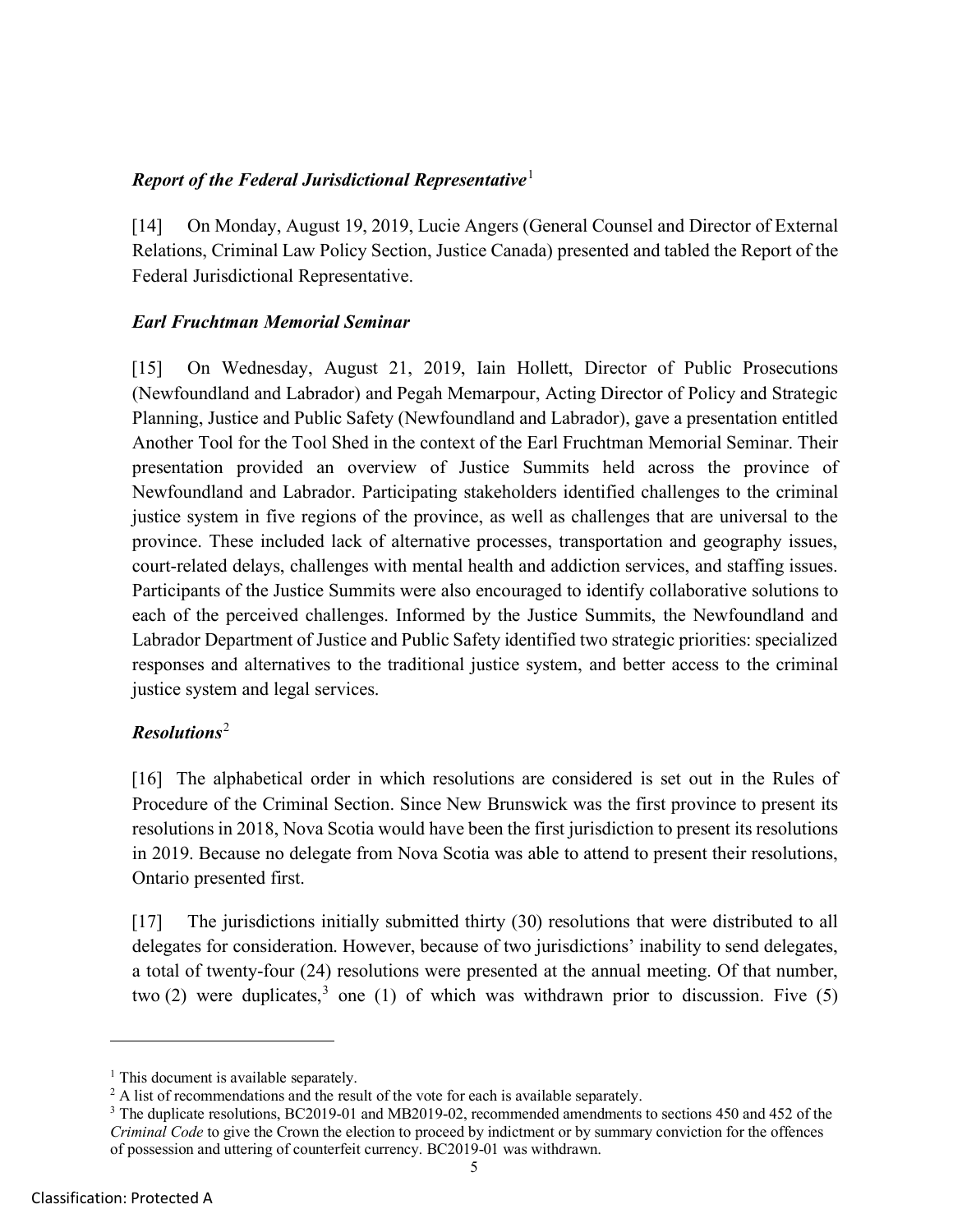resolutions were carried without amendment, twelve (12) resolutions were carried as amended, and two (2) resolutions were withdrawn following thorough discussion. Four (4) resolutions were withdrawn after a debate on the mandate of the Criminal Section.

### *Criminal Section Working Groups*

[18] The Chair of the Working Group on Section 490 of the *Criminal Code*, Manon Lapointe (General Counsel, Public Prosecution Service of Canada), presented an overview of its work relating to the detention of seized property regime. The Working Group was established in 2017 and is examining the difficulties in the application of section 490 of the *Criminal Code*. The Working Group thanked Stéphanie O'Connor, who provided information about the legislative history of the provision. It was noted that this information was essential to a better understanding of the proper interpretation of the provision, and will be included in the Working Group's report. Manon Lapointe noted that two members of the Working Group have left following appointments to the bench (Luc Labonté and Isabelle Doray) and will need to be replaced. As well, she invited members of the defence bar to join the Working Group. The Working Group will continue its work and will draft proposals for reform of section 490. It expects to collaborate with the Working Group on Search Warrants, as some issues overlap. The Status Report of the Working Group on Section 490 of the *Criminal Code* was accepted by a unanimous vote (26-0-0).

[19] The Chair of the Working Group examining section 487 of the *Criminal Code* (search warrants), Normand Wong (Counsel, Justice Canada) presented an interim report. The section 487 Working Group was created in 2018 to assess how this investigative power should be modernized. The Working Group held five teleconference meetings over the past year. Members discussed the scope of the Working Group's work. The Working Group observed that section 487 needs to be modernized and aligned with modern search tools. The Working Group discussed computer searches and the difficulties they pose. While search warrants are expected to be the Working Group's primary focus, they also had discussions about seizure, especially seizure of intangibles(e.g., information and measurements). The Working Group has completed a history of section 487 and prepared an outline for the rest of the report. The Working Group Chair will present an interim or final report at the 2020 meeting. The Status Report of the section 487 Working Group was accepted by a unanimous vote (26-0-0).

[20] The Chair of the Working Group on Telewarrants, Stéphanie O'Connor, provided a status report. The Working Group examined broadening the regime for telewarrants, further studied the issue of the requirement to show that it is impracticable to appear in person in order to apply for a search warrant by telewarrant, and examined issues related to warrants obtained by telecommunications that might be impacted by the recent enactment of former Bill C-75, *An Act to amend the Criminal code, the Youth Criminal Justice Act and other Acts and to make consequential amendments to other Acts*, on telewarrants. These additional issues will be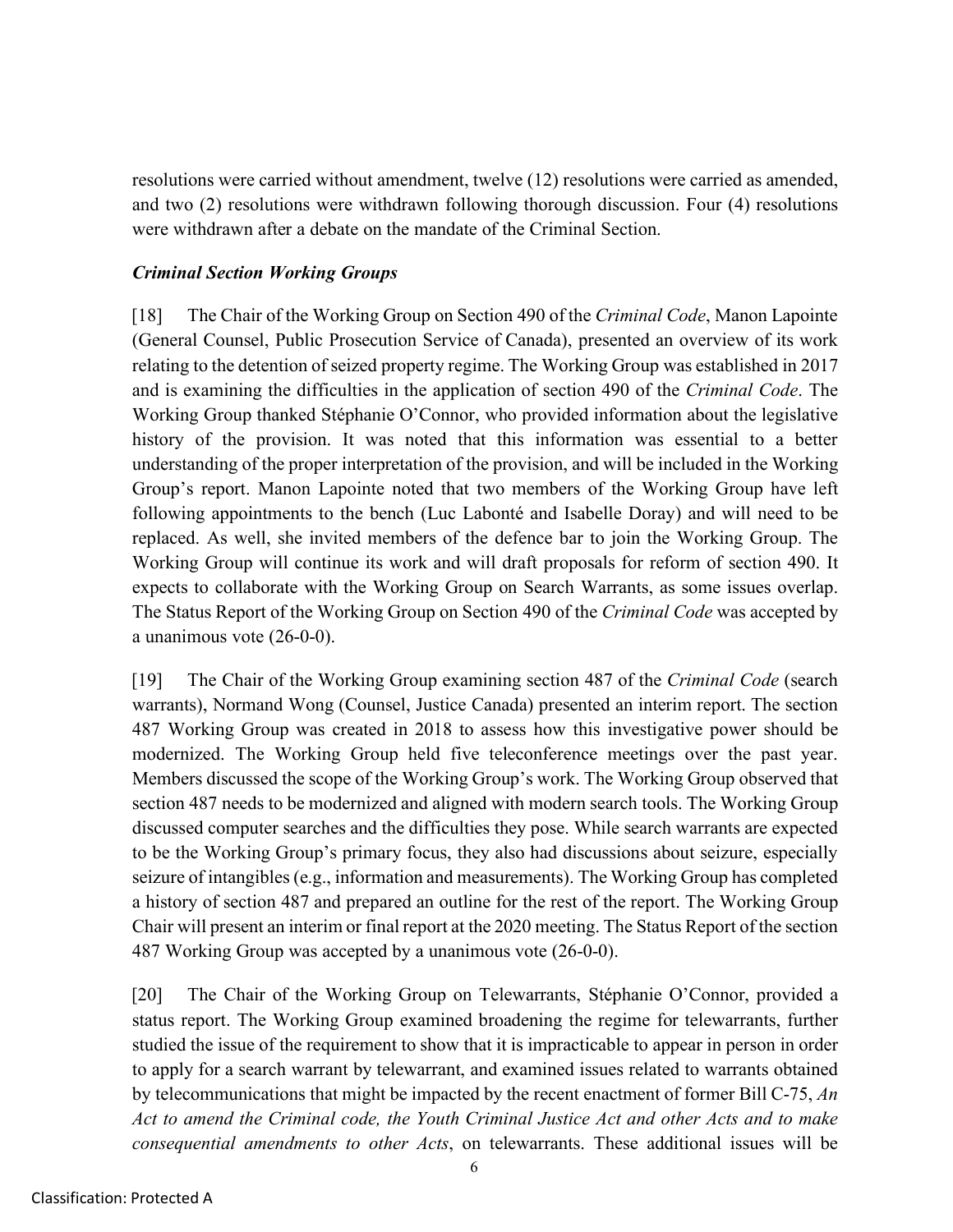discussed in the final report. The Chair of the Working Group indicated that documents prepared on several distinct issues have been consolidated into a draft report, such that a final report can be expected at the 2020 annual meeting. The Status Report of the Working Group on Telewarrants was accepted by a unanimous vote (26-0-0).

### *Joint Session: Strategic Plan Oversight Committee (SPOC) Update*

[21] Manon Dostie (Senior Counsel, Justice Canada) indicated that there are currently several projects underway, and that during the course of the year delegates will be asked to take part in in these projects and volunteer their time. Projects include: updating all the operational documents of the ULCC, updating the Civil Section and Criminal Section rules, and updating the ULCC website.

#### *Joint Session: Non-consensual Disclosure of Intimate Images Tort*

[22] Professor Hilary Young (University of New Brunswick Faculty of Law) gave a brief summary of her work in this area. She indicated that a number of provinces have statutes that create torts for non-consensual disclosure of intimate images, however, there is a fair amount of variability to the existing legislation.

[23] Dr. Young discussed why there is a desire for a civil remedy for the issue of nonconsensual disclosure of intimate images, noting that there are already privacy and defamation laws in place across the country. It was noted that the focus was on a "quick, cheap, and easy way" to have images removed, rather than on awarding monetary damages. The idea of the availability of interlocutory relief for the removal of intimate images from social media platforms or online sites was presented. Dr. Young's recommendation was for a fast track tort, which in essence is a tort of strict liability, and enables the quick removal of the disclosure of non-consensual intimate images.

[24] The problems with deep fake technology were discussed, and it was noted that the proposed tort is not solely about reputation, but also about the idea and guarantee of privacy in certain situations. Delegates engaged in a lengthy discussion with Dr. Young on this topic, bringing forward a wide range of issues for discussion.

#### **IT WAS RESOLVED**:

**THAT** the report of the working group on the Non-Consensual Disclosure of Intimate Images be accepted; and

**THAT** the working group prepare uniform legislation and commentaries in accordance with the recommendations on Page 1 of the report and the directions of the Conference, and report back to the Conference at the 2020 meeting.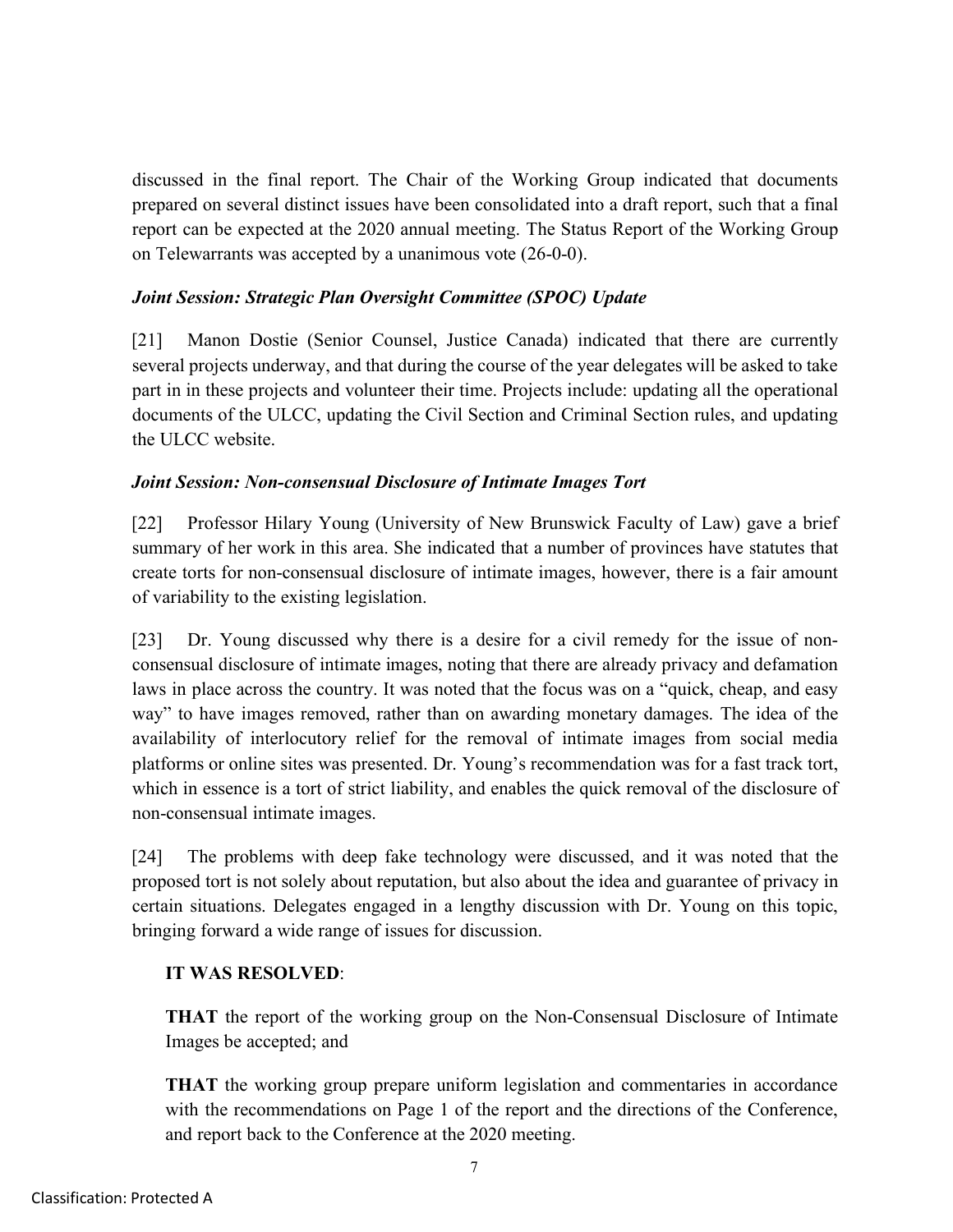## **OTHER BUSINESS**

### *Mandate of the Criminal Section*

[25] Certain resolutions presented at the annual meeting raised questions about the scope of the Criminal Section's mandate. The resolutions made recommendations aimed at prosecution policy in the provinces, the adoption of legislation and regulations on adjudication of prison discipline in "all regions", remuneration for federal prisoners, and immigration consequences of certain criminal convictions. These resolutions, presented by the Canadian Bar Association, fostered a lively debate about the scope of the Criminal Section's mandate.

[26] In addition to considerations that were specific to these resolutions, delegates noted that resolutions adopted in the past—and during the 2019 meeting—are not all directed at *Criminal Code* amendments, and at times included broader statements of principles. Delegates noted the text of the recently revised ULCC Constitution, which contains some slight differences between the English and French versions, notably that the word "legislative" (in the phrase "legislative reform") is present in the English version, but not in the French version. Some were of the view that the text of the Constitution may not provide sufficient guidance to delineate the scope of the Criminal Section's mandate.

[27] Delegates also noted that consideration of the scope of the Criminal Section's mandate could be informed by the desired impact of the Criminal Section. Delegates noted the importance of having a diverse range of participants in the Criminal Section, and the recent trend in increasing this diverse membership was encouraged to continue. Some noted concerns that a narrow mandate may narrow the membership of non-governmental participants; conversely, a broad mandate may better support a broad membership. The importance of seeking the right balance was emphasized.

[28] Delegates also noted that the expertise of most participants from government may be limited to matters related to the *Criminal Code* and criminal trials, and will generally not be as broad as the expertise of private bar participants working in criminal defence on the ancillary effects of a criminal conviction (e.g., such as immigration consequences). Some delegates noted that if few members have expertise or knowledge about a resolution, this may lead to a greater number of abstentions, or could affect legitimacy and credibility of the Criminal Section's work. Others noted that Criminal Section members have adequate knowledge or access to resources to prepare to debate and vote on a wide range of resolutions about which they are not experts.

[29] Suggestions were made about the potential for careful wording of resolutions and, in particular, recommendations, as a means of bringing matters within the Criminal Section's mandate. Other suggestions included the use of background papers or participation of experts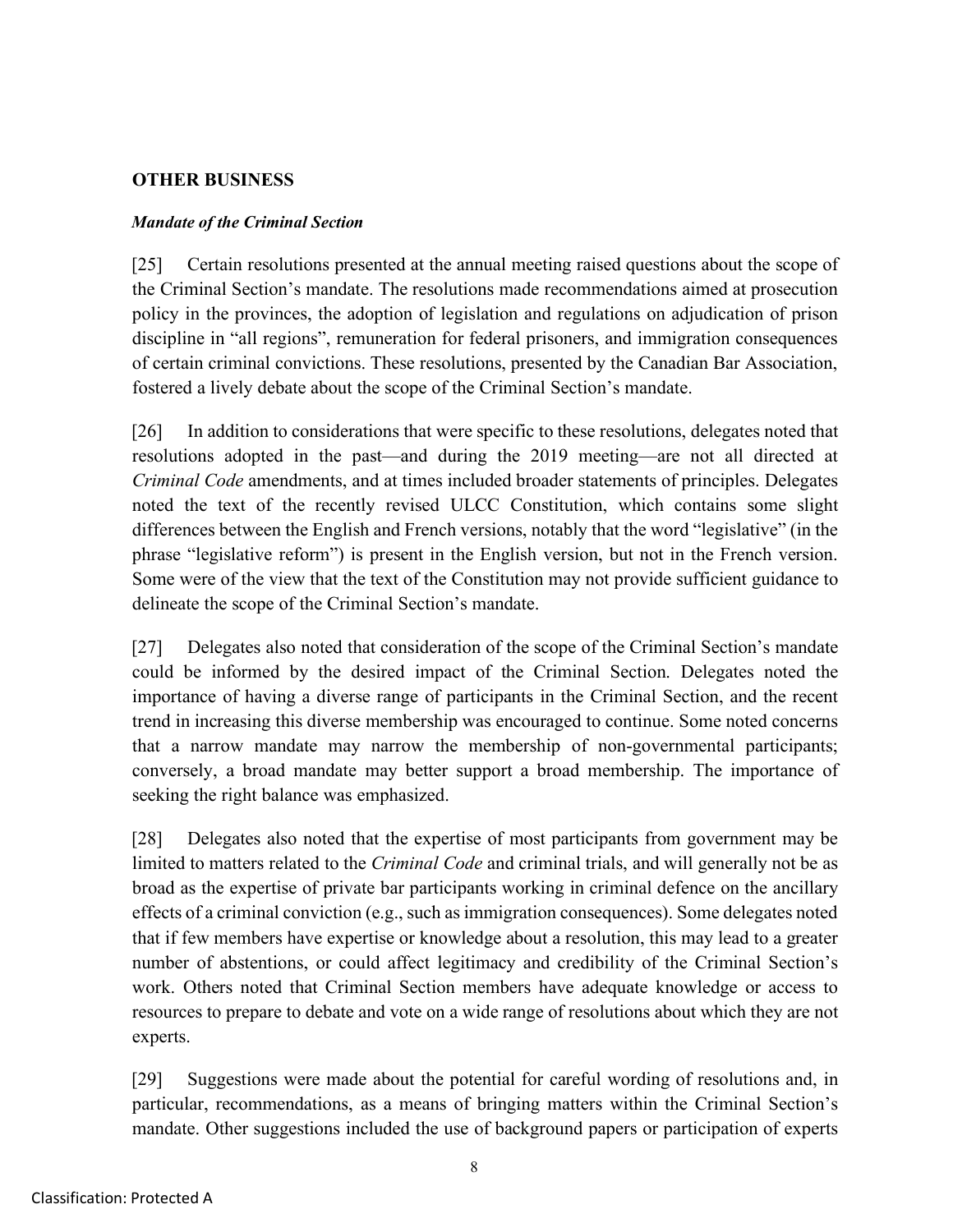for resolutions that are not core criminal law issues.

[30] The four resolutions, presented by the Canadian Bar Association, were withdrawn after the discussion about the mandate of the Criminal Section. In her role of incoming Chair, Joanne Klineberg indicated that the Criminal Section Steering Committee will consider the question of mandate going forward, and may strike a subcommittee to study the issue and prepare a paper that fleshes out the considerations and options. In addition to the members of the Steering Committee, Lee Kirkpatrick, Craig Savage (Crown Attorney, Manitoba Prosecution Services), Tony Paisana (Canadian Bar Association), Kevin Westell (Barrister, Pender Litigation, British Columbia), Catherine Cooper, Normand Wong, Samantha Hulme, Lucie Angers and Laura Pitcairn expressed an interest at being part of such a subcommittee.

## **CLOSING**

[31] Joanne Klineberg chaired the closing session of the Criminal Section's annual meeting. In order to recognize the work undertaken by the 2018-2019 Chair of the Criminal Section, Matthew Hinshaw, the Criminal Section unanimously adopted the following resolution:

**BE IT RESOLVED** that the Criminal Section of the Uniform Law Conference of Canada recognize Matthew Hinshaw's hard work throughout this past year to organize the annual meeting in his role of Chair of the Criminal Section for 2019. Matthew's dedication was instrumental to the meeting's success.

[32] Joanne Klineberg canvassed delegates' views on the order of presentation of the resolutions piloted at the meeting. While many noted the increased difficulty in predicting when a particular resolution would be debated, delegates noted that preparing a list setting out the order of presentation can address this, such that the general impression of the change was positive overall. Delegates noted the fairness of having all jurisdictions have the opportunity to present a resolution earlier in the week. The unique nature of the 2019 meeting with the rotating chairs may have added to the confusion, and there was agreement to try the new order again the following year. If feedback is again positive at that time, consideration should be given to amending the Rules of Procedure to clearly set out this way of proceeding.

[33] Three awards were handed out for the most valuable interventions throughout the meeting, and were given to Denise Lightning (Indigenous Bar Association), Christopher Samuel (Canadian Bar Association), and Anne-Marie Boisvert (Full professor, Université de Montréal).

[34] Joanne Klineberg thanked all the delegates for their participation in the meeting, including the jurisdictional representatives, the members of the judiciary, academics, and members of the private bar. She thanked Lisa Stead (Senior Crown Attorney, Department of